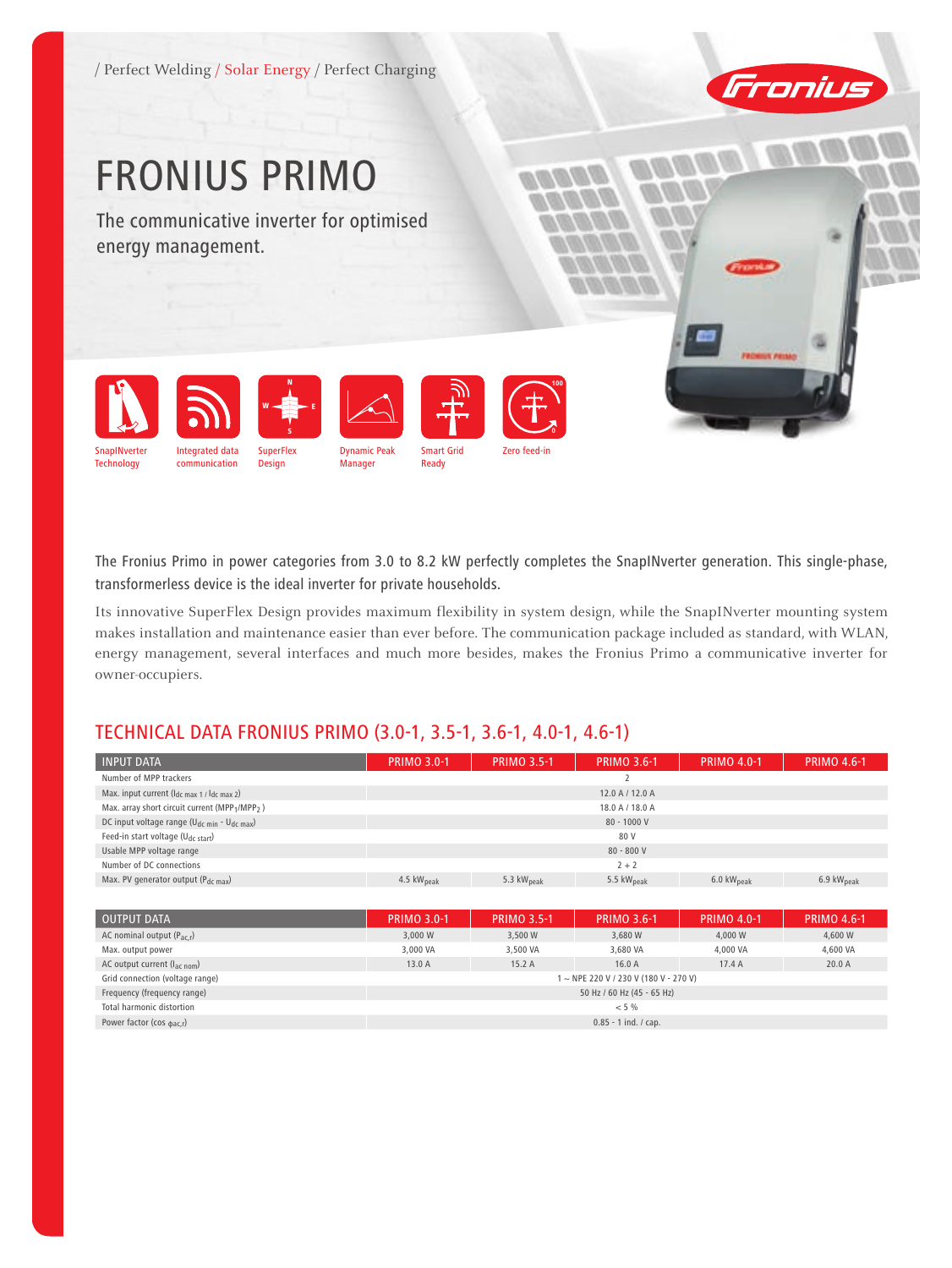# TECHNICAL DATA FRONIUS PRIMO (3.0-1, 3.5-1, 3.6-1, 4.0-1, 4.6-1)

| <b>GENERAL DATA</b>                          | <b>PRIMO 3.0-1</b>                                                                                                          | <b>PRIMO 3.5-1</b> | <b>PRIMO 3.6-1</b>              | <b>PRIMO 4.0-1</b> | <b>PRIMO 4.6-1</b> |  |  |
|----------------------------------------------|-----------------------------------------------------------------------------------------------------------------------------|--------------------|---------------------------------|--------------------|--------------------|--|--|
| Dimensions (height x width x depth)          | 645 x 431 x 204 mm                                                                                                          |                    |                                 |                    |                    |  |  |
| Weight                                       |                                                                                                                             |                    | 21.5 kg                         |                    |                    |  |  |
| Degree of protection                         |                                                                                                                             |                    | IP 65                           |                    |                    |  |  |
| Protection class                             |                                                                                                                             |                    |                                 |                    |                    |  |  |
| Overvoltage category (DC / AC) <sup>1)</sup> |                                                                                                                             |                    | 2/3                             |                    |                    |  |  |
| Night time consumption                       |                                                                                                                             |                    | < 1 W                           |                    |                    |  |  |
| Inverter design                              |                                                                                                                             |                    | Transformerless                 |                    |                    |  |  |
| Cooling                                      |                                                                                                                             |                    | Regulated air cooling           |                    |                    |  |  |
| Installation                                 |                                                                                                                             |                    | Indoor and outdoor installation |                    |                    |  |  |
| Ambient temperature range                    |                                                                                                                             |                    | $-40 - +55$ °C                  |                    |                    |  |  |
| Permitted humidity                           |                                                                                                                             |                    | $0 - 100 %$                     |                    |                    |  |  |
| Max. altitude                                |                                                                                                                             |                    | 4,000 m                         |                    |                    |  |  |
| DC connection technology                     | 4x DC+ and 4x DC- screw terminals $2.5 - 16$ mm <sup>2</sup>                                                                |                    |                                 |                    |                    |  |  |
| AC connection technology                     | 3-pole AC screw terminals 2.5 - 16 mm <sup>2</sup>                                                                          |                    |                                 |                    |                    |  |  |
| Certificates and compliance with standards   | DIN V VDE 0126-1-1/A1, IEC 62109-1/-2, IEC 62116, IEC 61727,<br>AS 4777-2, AS 4777-3, G83/2, G59/3, CEI 0-21, VDE AR N 4105 |                    |                                 |                    |                    |  |  |

| <b>EFFICIENCY</b>         | <b>PRIMO 3.0-1</b> | <b>PRIMO 3.5-1</b> | <b>PRIMO 3.6-1</b> | <b>PRIMO 4.0-1</b> | <b>PRIMO 4.6-1</b> |
|---------------------------|--------------------|--------------------|--------------------|--------------------|--------------------|
| Max. efficiency           | 98.0 %             | 98.0 %             | 98.0 %             | 98.1 %             | 98.1 %             |
| European efficiency (ηEU) | 96.1%              | 96.8%              | 96.8%              | 97.0 %             | 97.0 %             |
| MPP adaptation efficiency |                    |                    | > 99.9%            |                    |                    |

| <b>PROTECTIVE DEVICES</b>   | <b>PRIMO 3.0-1</b> | <b>PRIMO 3.5-1</b> | <b>PRIMO 3.6-1</b>                      | <b>PRIMO 4.0-1</b> | <b>PRIMO 4.6-1</b> |  |  |
|-----------------------------|--------------------|--------------------|-----------------------------------------|--------------------|--------------------|--|--|
| DC insulation measurement   | Yes                |                    |                                         |                    |                    |  |  |
| Overload behaviour          |                    |                    | Operating point shift. Power limitation |                    |                    |  |  |
| DC disconnector             | Yes                |                    |                                         |                    |                    |  |  |
| Reverse polarity protection | Yes                |                    |                                         |                    |                    |  |  |
| RCMU                        | Yes                |                    |                                         |                    |                    |  |  |

| <b>INTERFACES</b>                    | <b>PRIMO 3.0-1</b>                                    | <b>PRIMO 3.5-1</b> | <b>PRIMO 3.6-1</b>                                              | <b>PRIMO 4.0-1</b> | <b>PRIMO 4.6-1</b> |  |
|--------------------------------------|-------------------------------------------------------|--------------------|-----------------------------------------------------------------|--------------------|--------------------|--|
| <b>WLAN / Ethernet LAN</b>           |                                                       |                    | Fronius Solar.web, Modbus TCP SunSpec, Fronius Solar API (JSON) |                    |                    |  |
| 6 inputs and 4 digital in/out        |                                                       |                    | Interface to ripple control receiver                            |                    |                    |  |
| USB (A socket) <sup>2)</sup>         |                                                       |                    | Datalogging, inverter update via USB flash drive                |                    |                    |  |
| 2x RS422 (RJ45 socket) <sup>2)</sup> |                                                       |                    | Fronius Solar Net                                               |                    |                    |  |
| Signalling output <sup>2)</sup>      |                                                       |                    | Energy management (potential-free relay output)                 |                    |                    |  |
| Datalogger and Webserver             |                                                       |                    | Included                                                        |                    |                    |  |
| External input <sup>2)</sup>         | S0-Meter Interface / Input for overvoltage protection |                    |                                                                 |                    |                    |  |
| <b>RS485</b>                         | Modbus RTU SunSpec or meter connection                |                    |                                                                 |                    |                    |  |
|                                      |                                                       |                    |                                                                 |                    |                    |  |

1) According to IEC 62109-1.

2) Also available in the light version.

Further information regarding the availability of the inverters in your country can be found at **www.fronius.com.**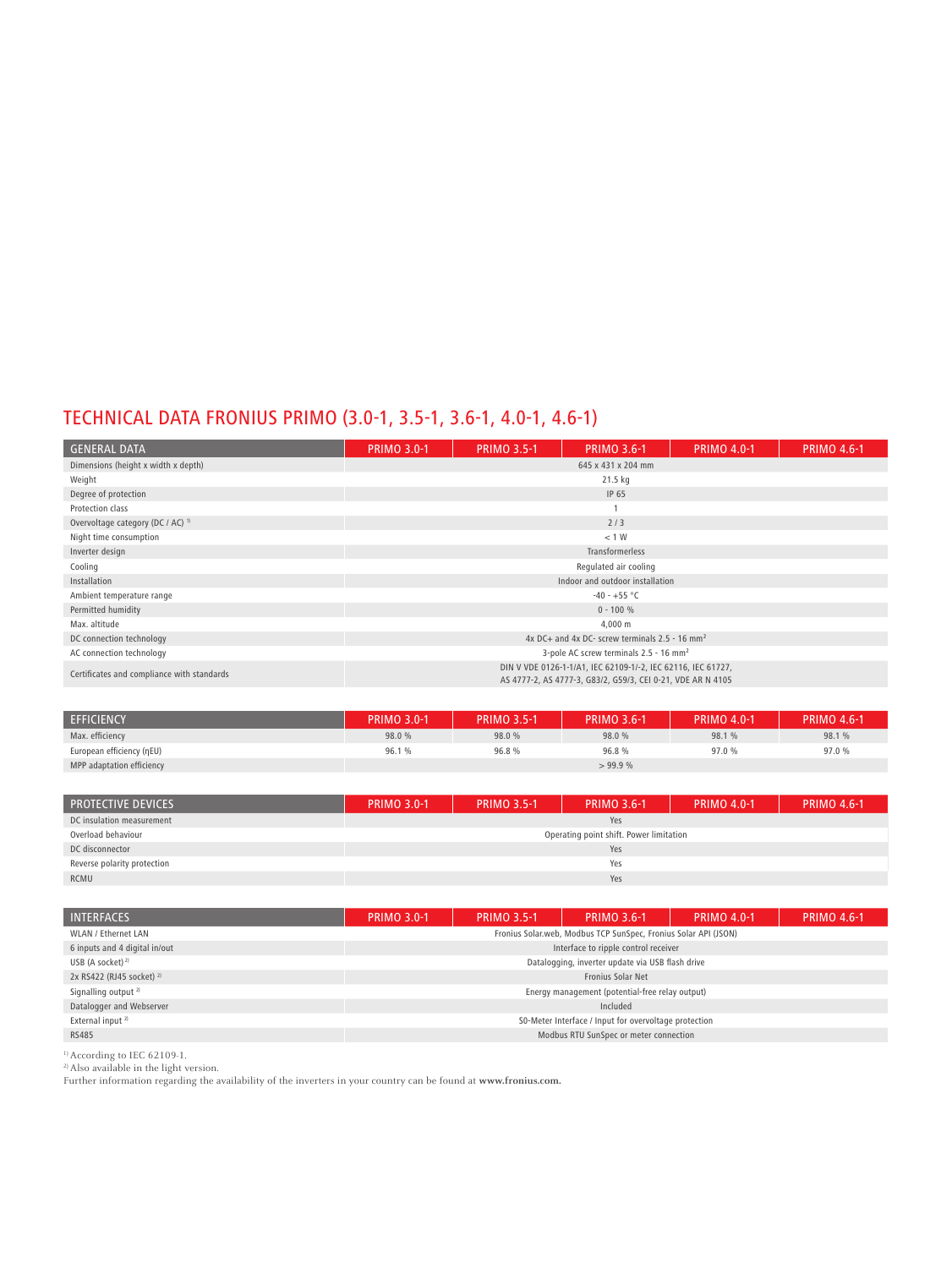

## FRONIUS Primo 8.2-1 Efficiency curve FRONIUS Primo 8.2-1 Temperature derating



# TECHNICAL DATA FRONIUS PRIMO (5.0-1, 5.0-1 AUS, 6.0-1, 8.2-1)

| <b>INPUT DATA</b>                                                      | <b>PRIMO 5.0-1</b> | <b>PRIMO 5.0-1 AUS</b> | <b>PRIMO 6.0-1</b>     | <b>PRIMO 8.2-1</b> |  |  |  |
|------------------------------------------------------------------------|--------------------|------------------------|------------------------|--------------------|--|--|--|
| Number of MPP trackers                                                 |                    |                        |                        |                    |  |  |  |
| Max. input current $(l_{\text{dc max 1}}/l_{\text{dc max 2}})$         | 12.0 A / 12.0 A    |                        | 18.0 A / 18.0 A        |                    |  |  |  |
| Max. array short circuit current (MPP <sub>1</sub> /MPP <sub>2</sub> ) | 18.0 A / 18.0 A    |                        | 27.0 A / 27.0 A        |                    |  |  |  |
| DC input voltage range (U <sub>dc min</sub> - U <sub>dc max</sub> )    |                    | $80 - 1.000 V$         |                        |                    |  |  |  |
| Feed-in start voltage (U <sub>dc start</sub> )                         |                    | 80 V                   |                        |                    |  |  |  |
| Usable MPP voltage range                                               | $80 - 800 V$       |                        |                        |                    |  |  |  |
| Number of DC connections                                               | $2 + 2$            |                        |                        |                    |  |  |  |
| Max. PV generator output ( $P_{dc,max}$ )                              | 7.5 $kWpeak$       | 7.5 $kWpeak$           | 9.0 $kW_{\text{peak}}$ | 12.3 $kWpeak$      |  |  |  |

| <b>OUTPUT DATA</b>                      | <b>PRIMO 5.0-1</b>         | <b>PRIMO 5.0-1 AUS</b> | <b>PRIMO 6.0-1</b>                  | <b>PRIMO 8.2-1</b> |  |  |
|-----------------------------------------|----------------------------|------------------------|-------------------------------------|--------------------|--|--|
| AC nominal output $(P_{\text{ac}})$     | 5,000 W                    | 4,600 W                | 6,000 W                             | 8,200 W            |  |  |
| Max. output power                       | 5,000 VA                   | 5,000 VA               | 6,000 VA                            | 8,200 VA           |  |  |
| AC output current $(l_{\text{ac nom}})$ | 21.7A                      | 21.7 A                 | 26.1A                               | 35.7 A             |  |  |
| Grid connection (voltage range)         |                            |                        | 1~NPE 220 V / 230 V (180 V - 270 V) |                    |  |  |
| Frequency (frequency range)             | 50 Hz / 60 Hz (45 - 65 Hz) |                        |                                     |                    |  |  |
| Total harmonic distortion               | $< 5\%$                    |                        |                                     |                    |  |  |
| Power factor (cos $_{\text{bac,r}}$ )   | $0.85 - 1$ ind. / cap.     |                        |                                     |                    |  |  |

| <b>GENERAL DATA</b>                          | <b>PRIMO 5.0-1</b>                                                                                                                        | PRIMO 5.0-1 AUS                 | <b>PRIMO 6.0-1</b> | <b>PRIMO 8.2-1</b> |  |  |  |  |
|----------------------------------------------|-------------------------------------------------------------------------------------------------------------------------------------------|---------------------------------|--------------------|--------------------|--|--|--|--|
| Dimensions (height x width x depth)          | 645 x 431 x 204 mm                                                                                                                        |                                 |                    |                    |  |  |  |  |
| Weight                                       | 21.5 kg                                                                                                                                   |                                 |                    |                    |  |  |  |  |
| Degree of protection                         |                                                                                                                                           | IP 65                           |                    |                    |  |  |  |  |
| Protection class                             |                                                                                                                                           |                                 |                    |                    |  |  |  |  |
| Overvoltage category (DC / AC) <sup>1)</sup> |                                                                                                                                           | 2/3                             |                    |                    |  |  |  |  |
| Night time consumption                       |                                                                                                                                           | < 1 W                           |                    |                    |  |  |  |  |
| Inverter design                              |                                                                                                                                           | <b>Transformerless</b>          |                    |                    |  |  |  |  |
| Cooling                                      |                                                                                                                                           | Regulated air cooling           |                    |                    |  |  |  |  |
| Installation                                 |                                                                                                                                           | Indoor and outdoor installation |                    |                    |  |  |  |  |
| Ambient temperature range                    |                                                                                                                                           | $-40 - +55$ °C                  |                    |                    |  |  |  |  |
| Permitted humidity                           |                                                                                                                                           | $0 - 100 %$                     |                    |                    |  |  |  |  |
| Max. altitude                                |                                                                                                                                           | 4,000 m                         |                    |                    |  |  |  |  |
| DC connection technology                     | 4x DC+ and 4x DC- screw terminals $2.5 - 16$ mm <sup>2</sup>                                                                              |                                 |                    |                    |  |  |  |  |
| AC connection technology                     | 3-pole AC screw terminals 2.5 - 16 mm <sup>2</sup>                                                                                        |                                 |                    |                    |  |  |  |  |
| Certificates and compliance with standards   | DIN V VDE 0126-1-1/A1, IEC 62109-1/-2, IEC 62116, IEC 61727, AS 4777-2,<br>AS 4777-3, G83/2, G59/3, CEI 0-21, VDE AR N 4105 <sup>2)</sup> |                                 |                    |                    |  |  |  |  |

<sup>1)</sup> According to IEC 62109-1.

<sup>2)</sup> Fronius Primo 5.0-1, Fronius Primo 6.0-1 and Fronius Primo 8.2-1 are not fully compliant with VDE AR N 4105.

Further information regarding the availability of the inverters in your country can be found at **www.fronius.com.**